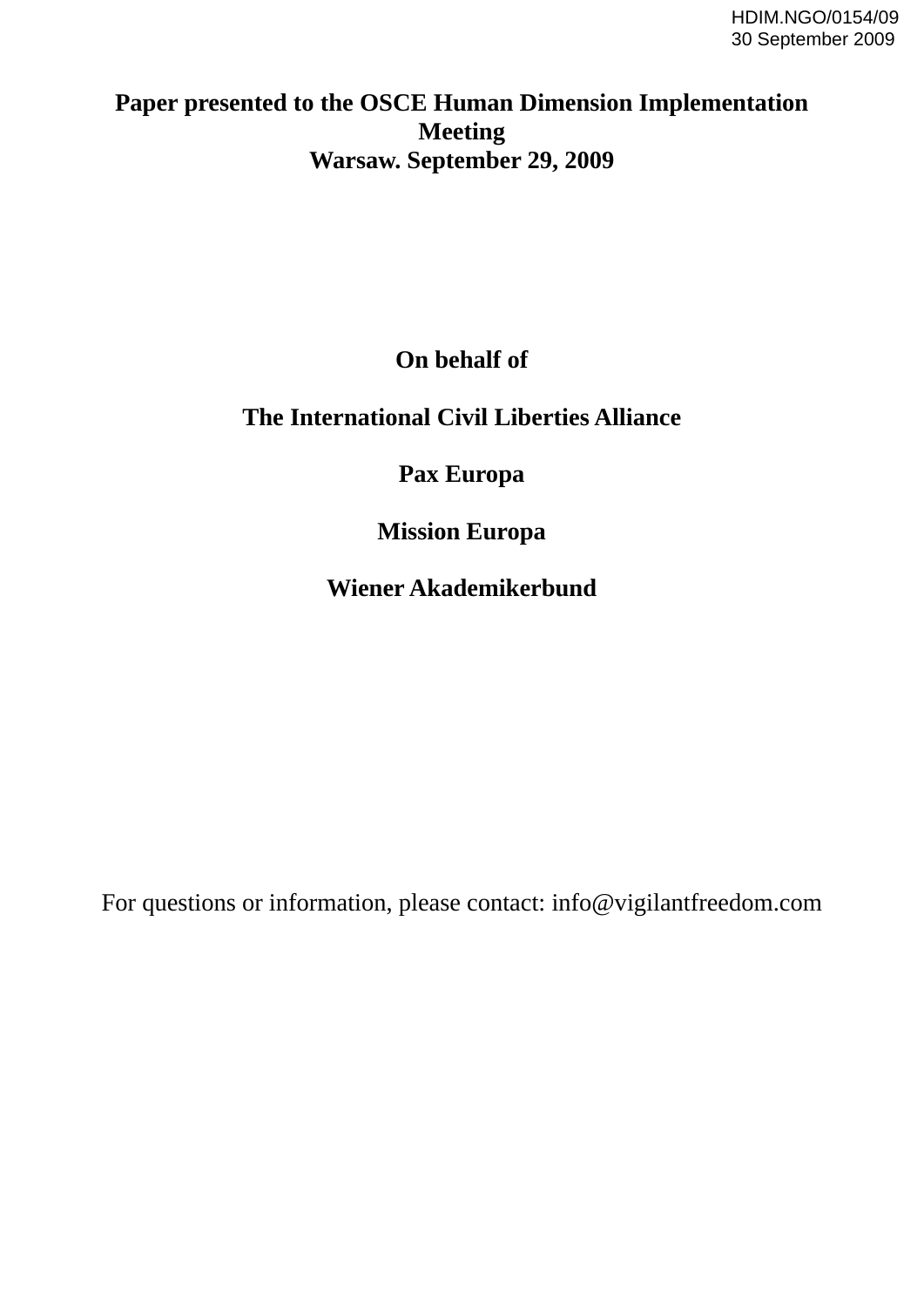# **Use of intimidation to curb civil liberties Recent cases in the OSCE area**

We are concerned about the increasing use of intimidation to curb the exercise of civil liberties in the OSCE area. This covers fundamental liberties such as freedom of movement, freedom of assembly and, not least, freedom of expression. Here we present recent cases on the matter, and our recommendations for political initiatives to counter this trend.

Modern, secular society was built with centuries of relevant criticism of religion, in particular by questioning religious authority. No form of intimidation can make us abandon our fundamental values of critical thinking and free speech. We expect our institutions and elected politicians to protect these, to take the relevant precautions as well as any risks involved in doing so.

Unfortunately, we are witnessing a slow but steady decline in the state of civil liberties. This decline is to a great extent due to intimidations, threats or even violence from non-state actors, aided and abetted by our police, courts and other authorities not standing up to the challenges. We need to identify the new challenges and adopt our approaches, so that we are able to counter repressive activity from non-state actors and loosely organized groups in order to preserve freedom and diversity.

#### **Dr. Jussi Halla-aho convicted for 'incitement to hatred' at Finnish court**

Dr.Jussi Halla-aho is a Helsinki city councilman, a linguist with a PhD in Slavic studies, and a web columnist who maintains a very popular (and controversial) blog called [Scripta.](http://www.halla-aho.com/scripta) He is best known for being a consistent critic of the problems created by mass immigration and multicultural policies in Finland. After his December 2008 election to the city council of Helsinki, he was accused of 'racist writings', due to an article he had written about the increasing number of rape cases by immigrants against Finnish women. The investigation was launched at the request of the Women's organization of the Green Party, who filed a complaint concerning the last paragraph of text in a blog post of his, and sought the police to investigate to help determine whether the paragraph constitutes incitement to rape. This investigation was abolished on technical grouns, but later Jussi Halla-aho was convicted and fined for "breaching the sanctity of religion" and "inciting hatred against an ethnic group" due to his critical articles about Islam.

<http://www.internationalfreepresssociety.org/2009/09/23-minute-interview-with-jussi-halla-aho/>

### **Disrupting peaceful demonstration I Copenhagen January 10th 2009**

On January 10<sup>th</sup> 2009, a legal and peaceful pro-Israel demonstration was held in the town square of Copenhagen, Denmark, in support of Israel against Hamas. Counter-demonstrators disrupted the demonstration with a siren, then assembled with shouts of "Heil Hitler", "Kill the Jews ", "Allah-hu Akbar" and more, accompanied by Hitler salutes. After the pro-Israel demonstration had ended, the pro-Palestine demonstration marched the square with shouts of "Khaybar Khaybar ya Yahoud, Jaish Muhammad sauf ya'ud " ("Khaybar, Khaybar, O Jews, Muhammad's army will return"), a reference to Muhammad's violent assault on the Jewish settlement of Khaybar, Medina, and thus an implied threat of violence against Jews. Gülay Kocbay and Havva Kocbay participated in the counter-demonstration, using the siren and holding a speech. They were at the time members of the organisation Muslimer i Dialog ("Muslims in Dialogue"), but resigned due to the siren incident. The open display of anti-semitism was not mentioned in their resignation announcement. Danish authorities investigated the matter, but decided not to press charges of racism, citing difficulties identifying the participants.

<http://www.uriasposten.net/?p=6471> [www.jihadwatch.org/archives/024366.php](http://www.jihadwatch.org/2009/01/heil-hitler-and-we-must-just-kill-all-those-jews-man----at-copenhagen-pro-jihad-demo.html)

### **Disrupting peaceful demonstration II Copenhagen, August 28th 2009**

In August 2009, SIOE organized a demonstration against plans for an Iranian-funded mosque in Copenhagen, Denmark, citing concerns that the mosque would be a front for the Iranian Revolutionary Guard, and that its real purpose was to enable the Iranian regime to keep track of dissidents and to radicalize Muslims in Denmark. The Danish authorities did not permit the demonstration at the desired location in Nørrebro, relegating it instead to be held in front of the Danish parliament. Here, left-wing radicals turned up in order to loudly disrupt the demonstration, and were successful in dissuading many from participating.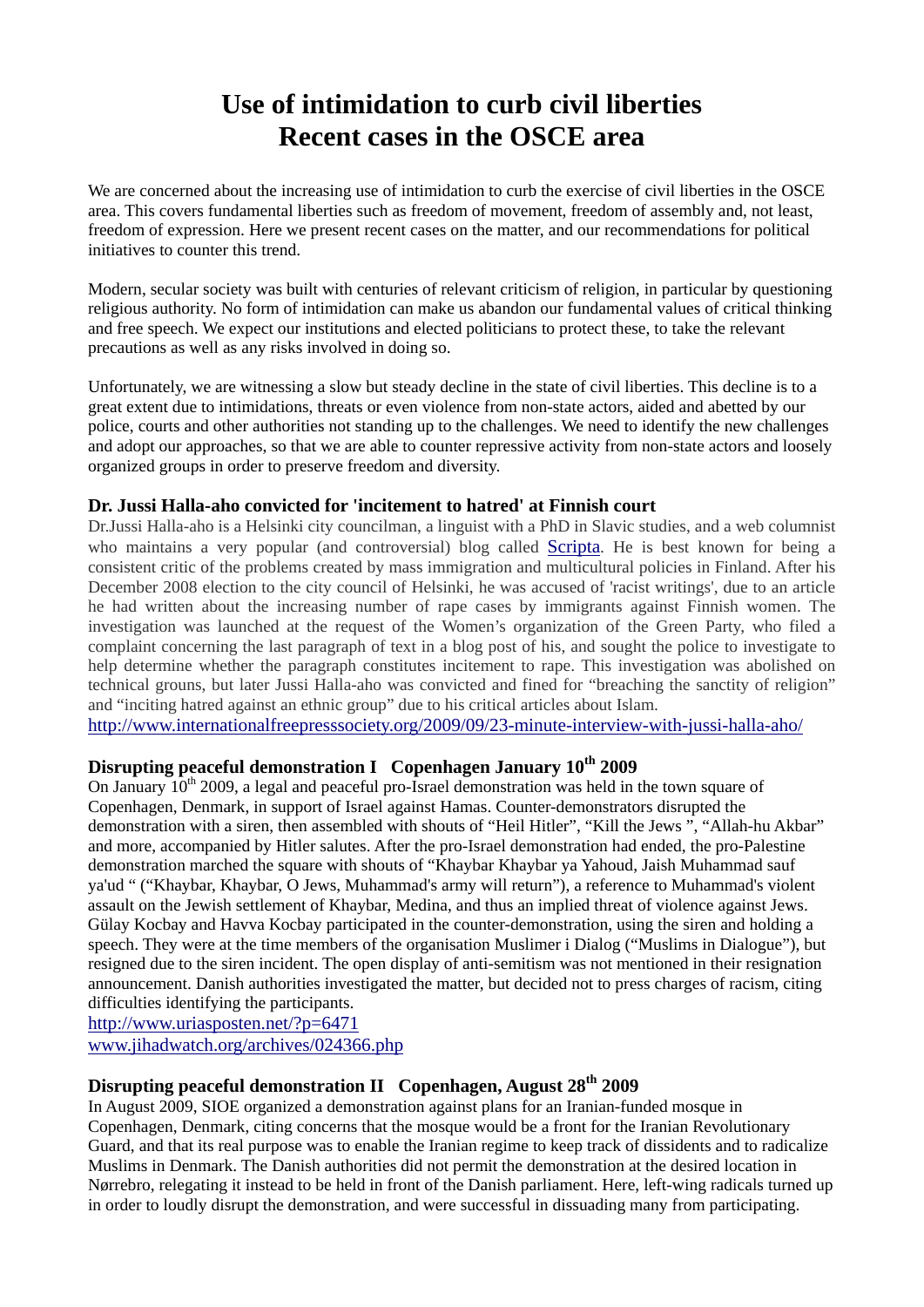When the SIOE organizers requested the police to call the counter-demonstration to order, the police officer cited "freedom of expression" as justification for not intervening against the disturbances. <http://sioe.wordpress.com/2009/08/29/attempts-to-destroy-the-sioe-demonstration/>

#### **Demonstration at Harrow mosque attacked by Muslims**

[http://www.independent.co.uk/news/uk/home-news/rightwing-protestors-target-harrow-mosque-](http://www.independent.co.uk/news/uk/home-news/rightwing-protestors-target-harrow-mosque-1785797.html)[1785797.html](http://www.independent.co.uk/news/uk/home-news/rightwing-protestors-target-harrow-mosque-1785797.html)

#### **Demonstration in Cologne obstructed by Antifa activits and Muslims**

On 19 September 2008, an approved rally by citizens' group Pro Köln to protest against the construction of a mosque complex to dwarf the cathedral of Cologne in Germany was brought to an abrupt end when the speaker system was pulled and the people who had managed to access the Heumarkt were besieged and surrounded by aggressive groups of black-clad Antifa activists. Many others who had wished to join the protest were prevented from reaching the rally and blocked at railway stations, or even physically assaulted. The rally was repeated on May 9th 2009 but not allowed to take place in central Cologne. Once again, the Pro-Köln supporters were subjected to harassment and abuse at the hands of Antifa activists and Muslims. <http://gatesofvienna.blogspot.com/2009/04/pro-kolns-plan-b.html>

#### **Wilders barred from entering the UK for 'security reasons'**

One of the most worrisome developments in the United Kingdom was the ban on entry for Dutch MP Geert Wilders, known for his short movie *Fitna* about Islam and terrorism. He was barred entry to the UK on grounds that his entry "would threaten community harmony and therefore public security", even though Wilders has never advocated the use of violence or threatened anyone. On the other hand, Britain's Muslim peer, Lord Nazir Ahmed, threatened to mobilize 10,000 Muslims to protest Wilders' appearance and the showing of *Fitna* in the British Parliament. Rather than reprimanding Lord Ahmed for this act of intimidation, the British government chose to ban Wilders from entering Britain, returning him at arrival to Heathrow Airport. This constitutes not only giving in to intimidation, but is also an abuse of the law to restrict freedom of movement within the European Union.

#### [http://www.nytimes.com/2009/02/13/world/europe/13britain.html?partner=MOREOVERNEWS&ei](http://www.nytimes.com/2009/02/13/world/europe/13britain.html?partner=MOREOVERNEWS&ei=5040)  $=5040$

#### **Libel tourism as an assault on freedom of press**

Libel tourism is the exploitation of poorly written libel laws in one country to silence critical voices in others. The libel laws of Great Britain have been used extensively for this purpose, due to the fact that the burden of proof in British law is reversed compared to comparable law in other countries. Under British law, an author or journalist sued for libel will have to prove his statements true in order to avoid sentence. Using this approach, persons with deep pockets can silence critical voices. Such a lawsuit was filed in a British court by Khalid Salim bin Mahfouz against American author Rachel Ehrenfeld for her 2003 book "Funding Evil", even though the book was never published in Britain. Ms. Ehrenfeld was convicted a fine of \$225,000 and destruction of her book. As a reaction, in order to protect freedom of press in the United States, US lawmakers passed legislation making the UK law unenforceable in the United States. This protects US authors, but not others. Relevant books, such as Alms for Jihad by Burr & Collins, have been withdrawn or even remained unpublished due to the fear of libel suits. Such books can be found published Samizdat-style on the Internet. The legal problem in Britain still exists, and publishers shy away from critical titles due to the risk of expensive lawsuits. In order to protect authors and journalists, and to live up to modern standards for freedom of press, British law needs to be amended.

http://www.nytimes.com/2008/01/20/technology/20iht-libel21.1.9346664.html? $r=1$ 

#### **Oriana Fallaci sued for 'Defaming Islam'**

In 2002 in Switzerland the *Islamic Center* and the *Somal Association of Geneva*, *SOS Racisme of Lausanne*, along with a private citizen, sued Italian author Oriana Fallaci for the allegedly "racist" content of *The Rage and The Pride*. In May 2005, Adel Smith, president of the *Union of Italian Muslims*, launched a lawsuit against Fallaci charging that "some of the things she said in her book *The Force of Reason* are offensive to Islam." Smith's attorney cited 18 phrases, most notably a phrase that referred to Islam as "a pool that never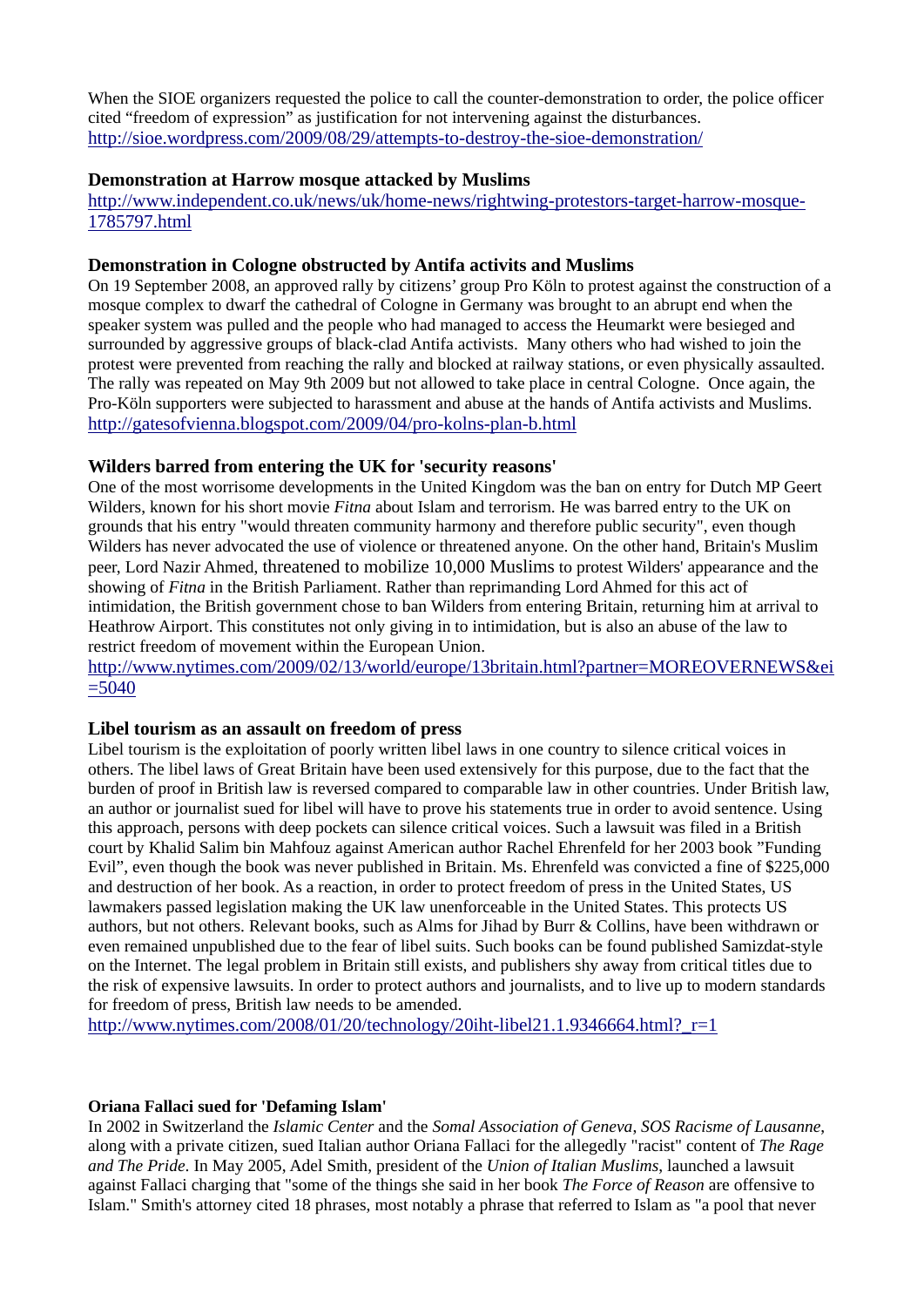purifies." Consequently an Italian judge ordered Fallaci to stand trial set for June, 2006 in Bergamo on charges of "defaming Islam." The preliminary trial began on 12 June in Bergamo and on 25 June Judge Beatrice Siccardi decided that Oriana Fallaci should indeed stand trial beginning on 18 December. Fallaci accused the judge of having disregarded the fact that Smith called for her murder and defamed Christianity. [http://en.wikipedia.org/wiki/Oriana\\_Fallaci](http://en.wikipedia.org/wiki/Oriana_Fallaci)

#### **OIC seeks to censor art exhibition in Demmark**

Kurt Westergaard, the cartoonist behind the most famous of the 12 Muhammad cartoons in Danish daily Jyllands-Posten, has been living with around-the-clock police protection since a plot to assassinate him was uncovered on February  $12<sup>th</sup>$ , 2008. This threat has not caused him to repent or apologize for his drawings, and he now proceeds to talk for the freedom of speech, and keeps drawing as well. On August  $29<sup>th</sup> 2009$ , an exhibition of his latest drawings, including a reproduction of his famous Muhammad cartoon. The OIC spokesman said that the exhibition of the cartoon could incite hatred and intolerance and hurt the sentiments of Muslims worldwide, and wanted it removed. This, of course, is an implicit reference to the violent riots that took place in January/February 2006, a while after the original publication of the cartoons. Kurt Westergaard, who at the age of 74 states that he is too old to worry about getting killed, refused to give in to intimidation and the exhibition proceeded as planned. [http://www.oic-oci.org/topic\\_detail.asp?t\\_id=2650](http://www.oic-oci.org/topic_detail.asp?t_id=2650)

More attempts to shut down 'offensive' art exhibitions are listed here: <http://gatesofvienna.blogspot.com/2009/09/muslims-provoked-by-art.html>

### **Policy recommendations**

The International Civil Liberties Alliance sees quite a lot of work ahead before our civil liberties are again sufficiently secured. Governments need to be significantly more assertive and effective to ensure the liberties we have long taken for granted. To that end, we recommend the following:

- Our civil liberties need to be defended using whatever resources are necessary. Lack of equipment or fear of hurting police personnel is not a sufficient reason to abandon the fundamental obligation of the police to protect demonstrators and the like.
- Libel law in Britain is urgently in need of revision, reversing the burden of proof so as to prevent misuse of these laws against authors and journalists, who should be free to conduct and publish investigative work without fear of frivolous and costly court cases.
- It should be made clear that truth is an absolute defence. No matter how offensive it may feel to some, speaking verifiable truth can never be made punishable.
- Lawmakers and courts must make it clear that criticism of religion does not constitute racism, and thus is not subject to punishment under any form of hate speech law. Further, defamation applies only to individuals, not to religions or ideologies.
- Dealing with conflict by banning expression of negative sentiment ('hate speech' laws) is legally problematic, in that such regulations constitute limitations to our fundamental liberties, and may serve to cover up conflicts rather than solve them. Such broad articles are subject to abuse, should authorities and courts come under pressure from various parties, as were similar laws in the Soviet Union Due to the inherent dangers such laws constitute, ICLA recommends that it is in the interest of our freedom to abolish such laws entirely.